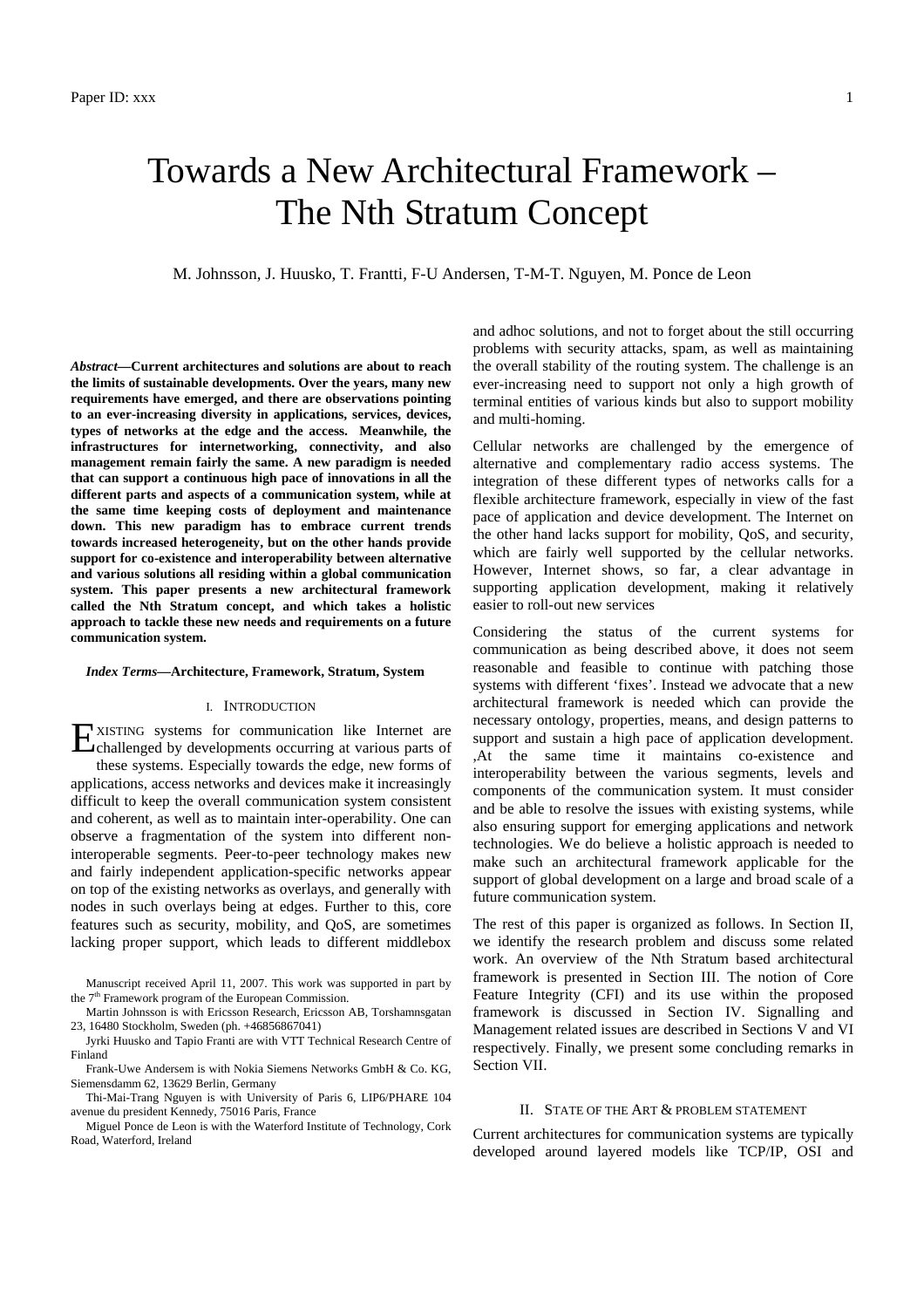3GPP. Practice in the open Internet environment has shown that it is difficult to realize network enhancements, such as IPv6, IPSec, MobileIP or multicast [17]. The dramatic growth of the Internet has also brought into sharp focus its architectural deficiencies such as lack of support for QoS and seamless mobility, security vulnerabilities, address shortage, to name a few. Although a number of solutions have been proposed for these problems, these can, at best, be described as a patchwork of fixes to fill architectural holes. Thus, the resulting system has become complex, often with similar functionality re-appearing in different protocols and layers. The piecemeal ad hoc approach to solving problems that applies "patches" to certain parts of the protocol stack can in fact jeopardize the operation and performance of other parts of the communication system.

For instance, NAT [1] was proposed to resolve address shortage and some security issues but it changed the original end-to-end architecture to the client-server architecture. Another example is IPSec [2] which was designed to secure IP datagrams. However, it is found to be unsuitable in environments characterized by high user mobility due to constant re-establishment of IPSec tunnels. Mobile IPv6 [3] has tried to address this problem by integrating IPSec procedures with the Binding Update process, but the approach is clearly untenable in the long-run.

Several recent research efforts seek to define new architectural principles that are more flexible, support cleaner cross-layer interaction and facilitate network as well as service composition. Such efforts have been driven by the need to develop flexible and extensible architectures that can meet the needs of an ever-expanding global network.

One interesting approach is to use the notion of components (e.g., modular protocol units [6] or services, such as flow control, FEC [16]) that can be flexibly composed according to the particular requirements of applications or users. To some extent this is a revival of micro-protocols research. It focuses on protocols and their components and does not really consider the overall architecture. The Role-Based Architecture [6] proposes to get rid of the strict layering of protocols and replacing them with functional units called 'roles', organised arbitrarily for greater flexibility and richer interactions between protocols.

Other approaches stick to the layering principles. The recursive networking architecture [18] applies a generic metaprotocol to all layers to make cross-layer interactions cleaner and to avoid multiple instantiation of the same functionality at different layers. The metaprotocol is configured according to the individual requirements of the respective layer. As an another example, the principle innovation of the architectural work in FARA [7] developed in the DARPA project NewArch [4] is the decoupling of end-system names from network addresses. The resulting architecture consists of entities and associations with the latter residing on a communication substrate and providing connectionless packet delivery.

The PlutArch proposal [5] facilitates inter-connectivity between networks based on different architectural principles using gatewaying functions although it does not specify what the different network architectures may look like. The Autonomic Network Architecture (ANA) project [8] concentrates on the autonomic behaviour of networks. It is working on an architecture that includes different types of networks. Definitions of primitive concepts such as network compartment and information channel have been identified. ANA does not investigate the problem of how ANA-hosted network architectures can be instantiated or be made to interoperate.

These above research efforts show that there are considerably more points in the network architecture design space than the Internet and current wireless systems. A common feature of the proposals described above is that the architectures are rather generic and high-level without actually specifying how they could be used to realize a communication system. This motivates the need for defining an architectural framework that is generic and flexible enough to accommodate diverse networking architectures and at the same time has sufficient level of detail to make it usable for instantiating specific communication networks. In this sense, we aim to reach beyond the individual, fragmented architecture research undertaken so far.

The proposed framework will incorporate the notion of architectural patterns to facilitate the design of particular network instances. Earlier work has already shown that patterns or components are a promising approach for rapid development of application-tailored protocols (see [19], [21]) but has mostly focused on single protocols and not on overall network architectures. In this context several protocol frameworks were developed, e.g., Conduits+ [20], dynamic architecture [22], and x-Kernel [23]. We extend this work by developing a framework through which different network architectures, and not just protocols, can be designed. The framework lays the foundation to ease the design of network architectures and to increase the productivity in instantiating them. We apply design patterns, together with other principles from software-engineering such as model-based design, to develop a framework that explicitly takes interoperability requirements into account. In particular, the notion of design invariants highlighted by the Ambient Networks project [9] is used to define practically useful patterns [25].

The interaction of core networking features like naming, addressing, QoS, mobility, and security is a critical aspect of future communication systems. Though these features are frequently considered in isolation, it is, in fact, their interplay that determines whether a particular pattern is appropriate for a given architecture. One of the goals here is to develop architectural patterns that enable the design and deployment of feature combinations that are tailored to particular applications. For example, security and QoS properties can be customized to user needs and may even be adapted during an on-going session. Similarly, an architecture can be customized to the individual requirements of certain types of networks, such as sensor networks where security may be traded off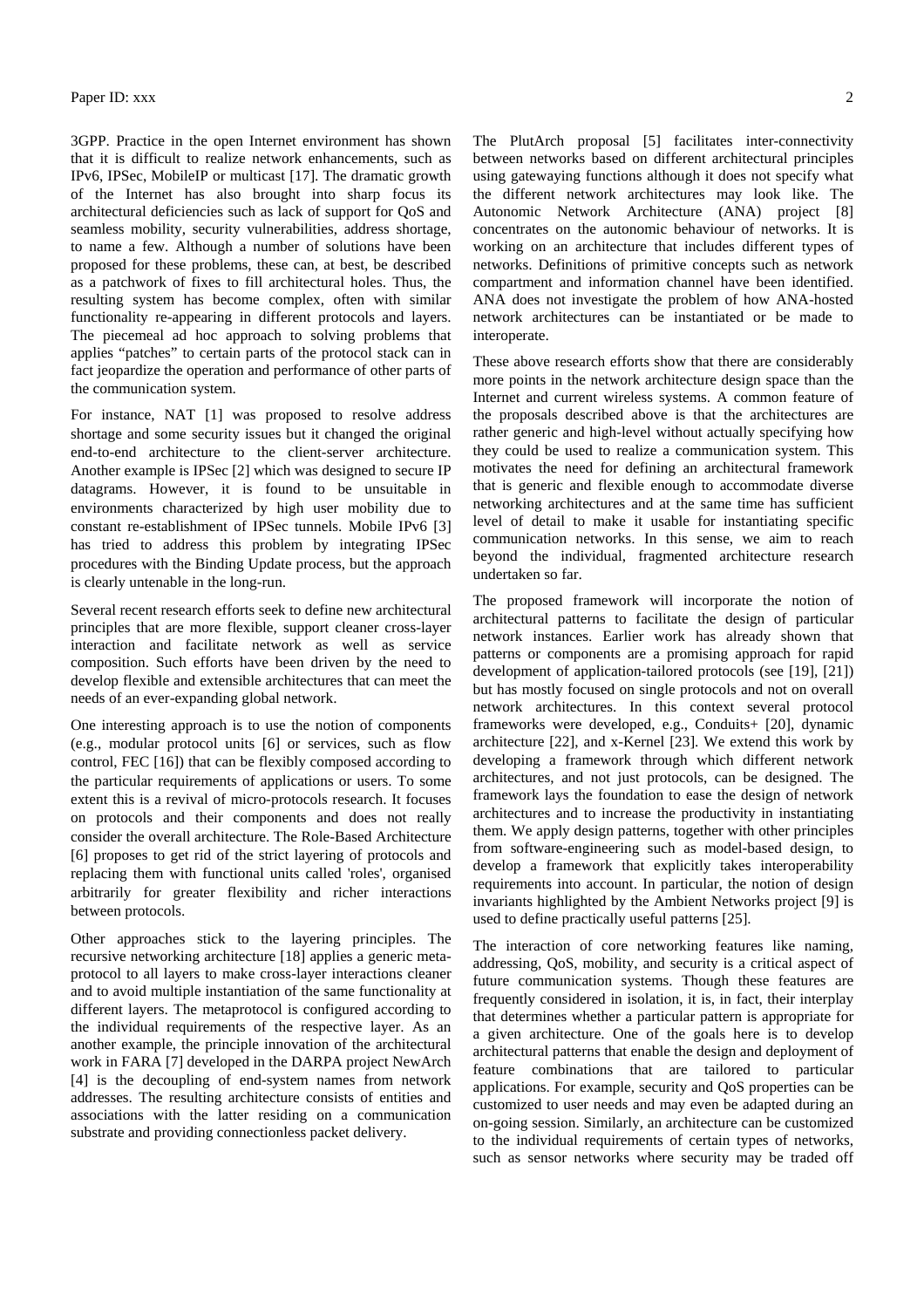against energy consumption. This requires careful trade-off analysis, not only for cross-layer principles as in [24], for example, but generally for the different features. The proposed architectural framework is designed to enable the integration of new features, extending the period over which a communications system can sustain significant and partly unpredictable developments.

n this paper, we present such a framework based on the concept of 'stratum' (*pl. strata*), which encapsulates any layer, aspect and property of communication, control, and management in a communication system. Within this framework, network architectures are seen as specific configurations of strata with well-defined interactions and interfaces between them. Through this concept, we aim to provide an architectural framework, which clearly improves on such important properties as extensibility, flexibility, modularity, and (self-) manageability, to meet the requirements on future communication systems supporting fast development and deployment of new protocols, applications, and services while maintaining goals on the overall system coherence and performance.

#### III. CONCEPT OVERVIEW

The principal and fundamental entity of the Nth Stratum concept is the Stratum. It denotes an entity which inherently has characteristics of distribution (an aspect of any communication system) and provides features/properties/functionality for a certain slice/layer/component/aspect of a communication system. Each stratum is modeled as consisting of a set of nodes containing functionality for data processing, and a medium which defines how data can be transferred between the nodes in the stratum. However, especially for reasons of designing stratum that is only a single component, or for reasons of stratum aggregation (see further below), a stratum might only contain one node. The aspect of functional distribution within a stratum implies not only that there might be several different types of nodes, but also a need for identification of either the nodes, or identification of ports of the medium through which nodes can be reached. Figure 1 below generically depicts a stratum. When specifying a stratum, the data processing in nodes, the medium, as well as naming schemes must be defined.



**Figure 1: The nodes (N) and the Medium constituting the principal building blocks of a stratum.** 

In order for a stratum to execute its specified functionality, it may need to use services from one or more other strata. This

also leads to the additional requirement when specifying a stratum to also define its Stratum Service Point (SSP). The SSP is similar to the Service Access Point defined within the OSI model, but where in addition, an SSP can offer information about the specific properties and features being an integral part of the stratum, and which might not be directly visible out from how particular services have been defined. The SSP defines the set of services offered by a stratum to other strata using identification schemes, parameters etc which are defined and understood by that stratum. Another stratum which likes to use the services of another stratum should define a Stratum Transition Point (STP). The STP defines how a stratum that likes to make use of an SSP of another stratum translates and resolves the use of the SSP from its own identification and parameter schemes, e.g. as a means to define and specify a name resolution mechanism. Figure 2 shows two strata, one making use of the services of another through a defined STP and SSP. An STP is specified on asand-when-needed basis depending on what other relations to other strata a particular stratum has.



**Figure 2: Relation between two strata, X and Y.** 

Besides the possibility that one stratum makes use of the services of another stratum via an STP and SSP, two strata might also have a peering relation. Peering might occur when similar types of strata (e.g. with similar or the same identification schemes) have been deployed in different segments of a communication system. This peering relation is specified by defining a Stratum Gatewaying Point (SGP). The SGP must define the mapping of identification schemes as well other types of parameters between two peering strata. Just as with STPs, also SGPs are specified on as needed basis. Figure 3 depicts two strata in a peering relation.



**Figure 3: Two strata of similar types, X' and X'', having a peering relation via a Stratum Gatewaying Point (SGP-X).** 

In the following subsections, further elaborations and aspects of a stratum are described.

## *A. Inheritance*

The Nth Stratum will support the principles of inheritance. Inheritance can be used to define more generic features and properties of the communication system, and the main purpose to use it is to ensure that the Nth Stratum concept is able to specify "the endoskeleton" of the architectural framework. That is to say that the ambition is to keep such a framework consistent and coherent through its development over a long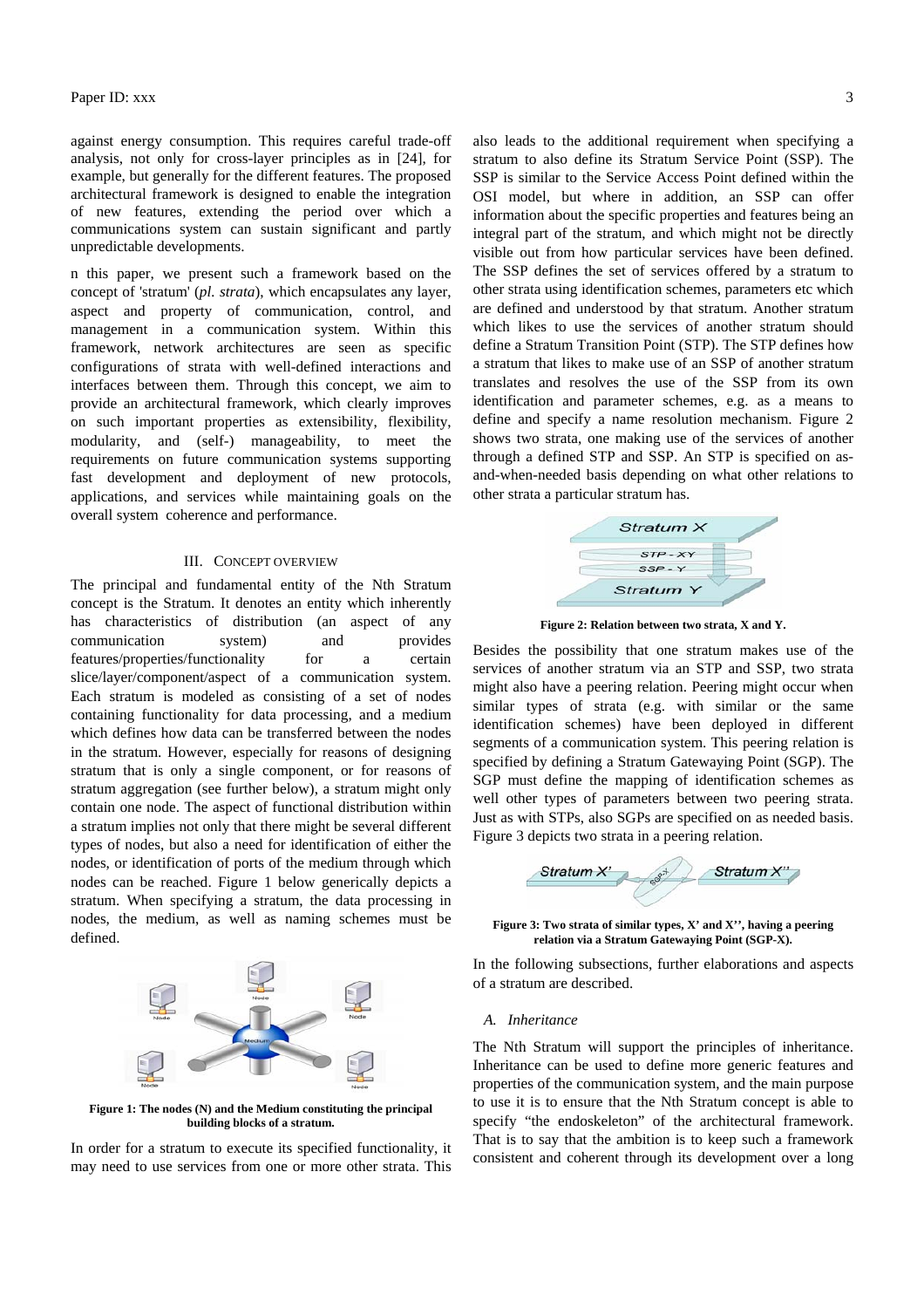# Paper ID: xxx  $\frac{4}{3}$

#### period of time.

There are many aspects, features, and properties of networking that lend them to be generically specified and defined, possibly at different levels of abstractions supported by an inheritance hierarchy. Some examples are identities (names, cryptographic ids), locators, policies, QoS, security, mobility and self-management properties. Not only should it be a matter of providing consistent and coherent definitions for each of such properties, but also for them as a whole, especially when there are critical dependencies between them.

Inheritance of properties and features in the Nth Stratum concept is supported by the notion of the *abstract stratum*. Such a stratum might, and especially on the level of abstraction it is defined, have the properties defined for a stratum above either only partially defined, deferred, or not defined at all. Compared with a stratum, an abstract stratum can not be put into execution in a run-time environment.

# *B. Stratum as a component, stratum aggregation*

In the general sense, an individual stratum basically constitutes a module of a communication system, encapsulated by means of its Stratum Service Point. There are no limitations as to how "thin", "thick", or "narrow" the definition of a stratum needs to be. It can surely be so that the definition of strata is used as a means to develop generic components for a communication system, and which then can be included or aggregated into a definition of a more specific and/or "broader" stratum. Such a generic component can even be defined as an abstract stratum, and where certain settings, features, properties etc can be left unspecified in the abstract stratum, but which then can turn into a concrete specification when inherited by some stratum.

#### *C. Stratum instantiation*

Stratum is the specification of a module, and for its execution, it needs to be instantiated. The instantiation occurs within the nodes of a communication system. As nodes interconnect, and in accordance with the stratum specification (i.e. the medium), they start to form a distributed instantiation of the stratum. Here we do assume that stratum generally inherits and implements self-management capabilities, which shall provide support for such properties as self-organisation, selfconfiguration, self-healing, and possibly also other self-\* properties. This instantiation may stretch to any scope, possibly globally. Thus, the definition of a stratum must carefully consider its scope of operation, and e.g. analyze whether an instantiated stratum might cross domain borders, in which case, the definition should include mechanisms for the control and management of domain borders. If there are specific needs to control the scope of the instantiation of a stratum, the Stratum Gatewaying Point shall be used.

#### *D. Horizontal and Vertical strata*

Given these principle and basic constructs of inheritance,

modularisation, and instantiation, the Nth Stratum framework allows for strata to be "stacked" in an arbitrary way with no specific ordering or relationships defined, but where restrictions might apply as from design principles and the basic framework constructs. Within this context, we differentiate between the so-called horizontal and vertical strata.

The horizontal and vertical strata have different characteristics and meaning. Although, both represent conceptual as well as concrete, instantiated strata, in essence they distinguish between the connectivity/service/application aspects of a system on one hand (the horizontal), and the overall configuration, governance, performance, consistency and coherency of the system and the framework as a whole on the other hand (the vertical).

A set of horizontal strata can be aimed to generally provide network connectivity and infrastructure services. Such strata generally implements "in-network" management-related functionality such as self-\* properties. Their horizontal position indicates that they may relate to all strata, and offer services (e.g context awareness) to other strata via the STP/SSP.

Vertical strata are the ones which can have an impact on the horizontal strata such as the overall governance, composition, and monitoring of horizontal strata, selecting and building the configuration of horizontal strata. On the vertical, conceptual stratums can also exist and are defined as "abstract" strata. They are considered as a set of "libraries" which will be used to build a concrete "network architecture".

# *E. System Aspects*

The Nth stratum concept allows for dynamic composition and configuration of a communication system, or segments thereof. The specific organization and configuration of the strata to be used is up for (local) optimization criteria according to the requirements and needs of (local) network operators.

The result might be that the organization and configuration of strata could differ between different segments of a communication system. It is for further study if certain strata, let alone some abstract strata that provide the overall framework for the entire communication system, needs to be made mandatory for any segment of a communication system, or whether "inter-segment" communication shall be done via Stratum Gatewaying Points.

## *F. Stratum framework example*

The management of the horizontal strata is taken care of by three different vertical strata as depicted in Figure 4: Governing Stratum, the Performance Optimization Stratum, and the Knowledge Stratum. These are explained further in Section VI.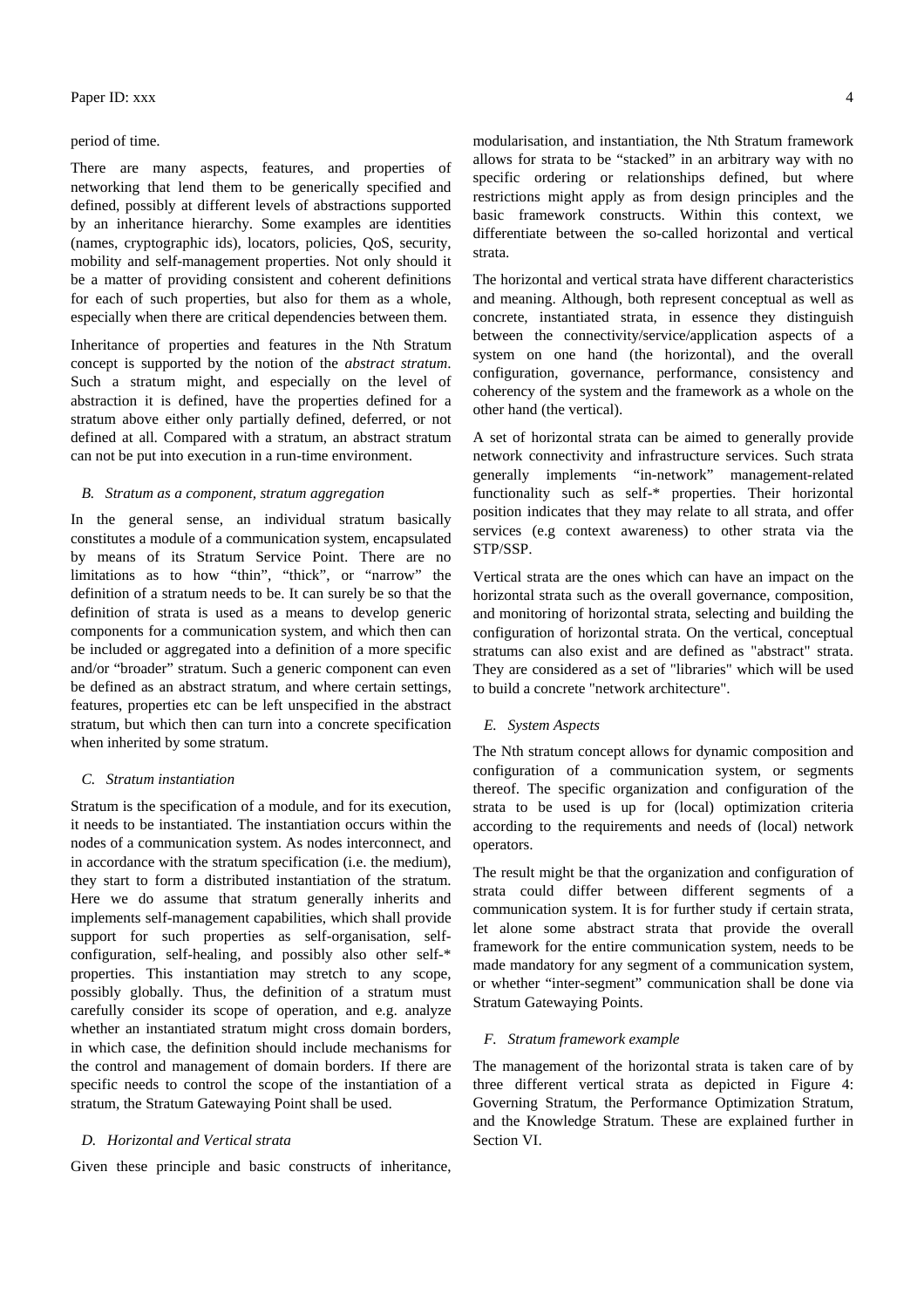

**Figure 4: Nth stratum, horizontal and vertical strata, and CFI methods a) and b)** 

In the case shown in Figure 4 where, for example, two different horizontal strata have been configured to be used for communication; the Virtualization Stratum allows for flexible allocation of the underlying physical resources (and where a 'folding point' could be an integral part of a defined SGP (not depicted) between peering Virtualization strata) while the Connectivity Stratum can e.g. be used for real-time applications (some type of "application stratum" not shown in figure) or e.g. for expedited delivery of data.

The two different strata in the example above used for communication in turn inherit characteristics from different abstract strata. This is further elaborated upon in Section IV. Many other strata can be envisaged for the purpose of defining and possibly also enforcing common properties and mechanisms, e.g. a (common) signaling system, see Section V. It shall be further noted that there is no specific limitation regarding neither how many strata can be defined, nor which specific strata that can be used in certain "segments" of a communication system.

#### IV. CORE FEATURE INTEGRITY (CFI) DESIGN

In many network designs, functionality is modeled in a way that treats them as separate "entities" (e.g. Ambient Networks [12]), sometimes as "blocks" (e.g. IEEE [13]) or also "domains" (e.g. security domains in 3GPP [14]), depending on the purpose of the individual design. This "divide & conquer" type of separation may help simplify the design, but sometimes it leads to a situation where the strict separation of functionality negatively affects their cooperation. More detailed specification of the functions usually shows their inter-relatedness and inter-dependence, but the abovementioned design approach does not explicitly support it, since its main purpose is to separate, and not unify functionality. While not stating that the classic design approach is generally a problem, especially when executed

with great care, we want to avoid the described problem by taking another approach, namely thinking about conceptually stressing the interoperation and interdependence of functions right from the start.

We see at least the well-known triple {mobility, security and QoS} (c.f. Moby Dick [17], Ambient Networks [16], SeQoMo [15]), in the center of the overall functionality of a future communication system and will refer to them as "core features". These will also extend to self-management capabilities and also likely cover also naming & addressing aspects. Core features are abstract placeholders for the actual mechanisms and protocols to be deployed in a system.. If designed independently of each other, they provide operators with flexibility to a certain degree, because mechanisms may be replaced quite simply, but they constitute a problem when it comes to offering an integrated service. More specifically, a mobile node's changing connectivity to access networks may be well handled by an appropriate mobility mechanism, but will OoS and security be adapted or established accordingly? Parallel, simultaneous use of the existing technologies such as IPSec together with DiffServ and Mobile IP seems not easily feasible today**.** Many more examples can be constructed, showing that the core features have many interdependencies [27]. This is why it seems useful to design and implement the core features together from the start, not even separating between them any more, and to create just one block of functions, resembling the "service oriented architecture" (SoA) approach [25].

Both extremes, i.e. the functional separation as well as the complete integration have strengths and weaknesses, so the optimum may be found in between, as in any tradeoff situation. It would be desirable to have the flexibility in an overall architectural framework to design functions and services in a way that permits to define or control the level of their integration. With relation to the Nth Stratum concept, we see at least two complementary architectural constructs for CFI, also displayed in Figure 5.

**(a)** Exploiting the gatewaying and peering properties: Different strata are interworking (peering), according to the model, via specialized SGPs. At these locations, the core features will naturally "meet" and can therefore interwork, according to Figure 3 and Figure 4. Whenever any communication takes place, these locations would be appropriate as interaction points, where functional synchronization may take place.

**(b)** Following the inheritance path: The rightmost "stage one" abstract stratum (Figure 4) does not standardize the usage of a stratum, but it describes the communication service in terms of the perceptions of the user receiving the stratum service, allowing for an understanding of the service without regard to implementation. The static aspects of a service can be efficiently described by attributes such as QoS or QoC (Quality of Context), mobility and the aforementioned other sub-attributes. The stage 2, i.e. less abstract stratum defines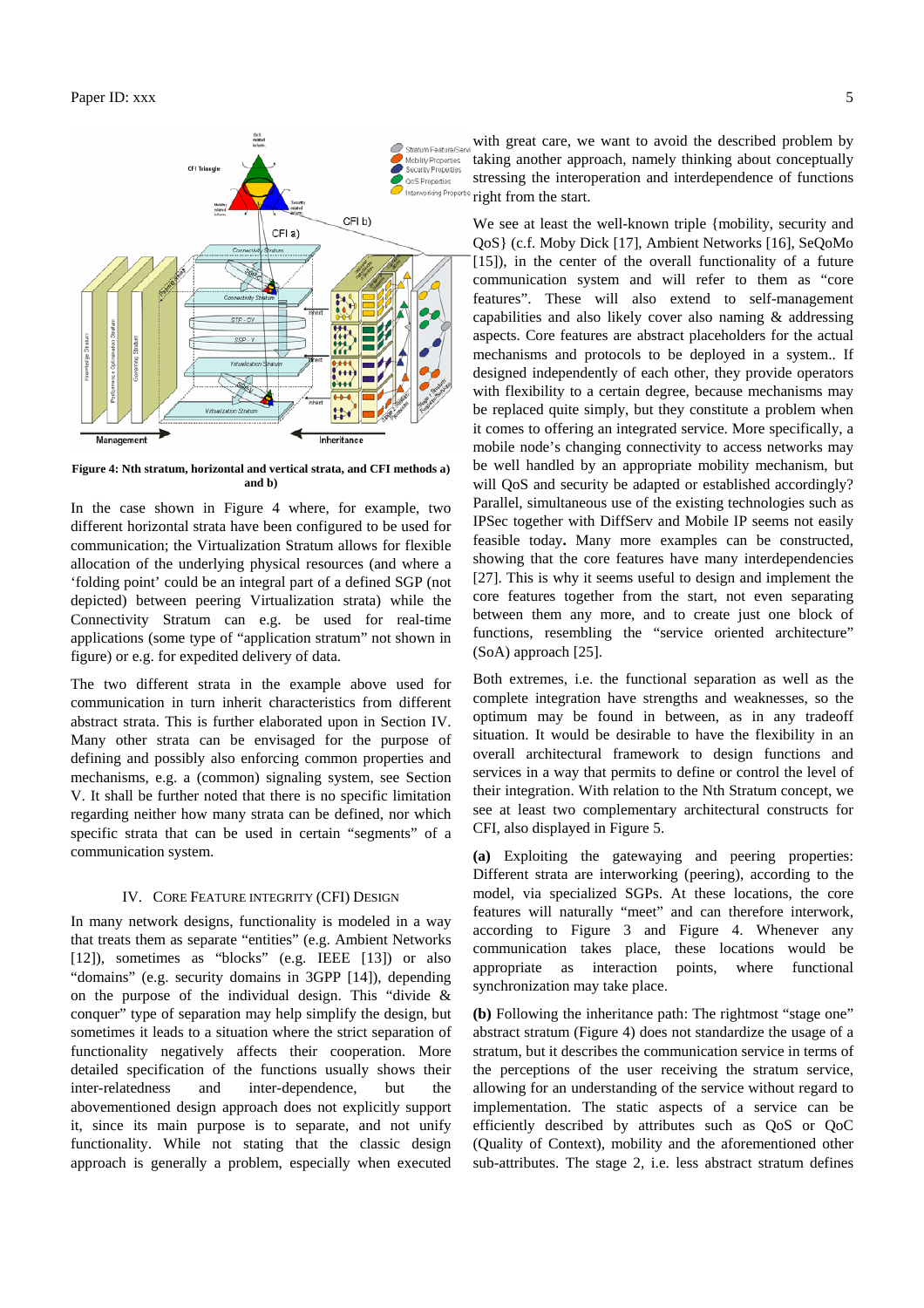the derivation of a functional stratum model based on stage 1. This would include the functional entity actions and allocation of functional entities to physical locations. The stage 3, or least abstract stratum gives examples of signalling flows for the stratum based on specific protocol formats, and the requirements identified for switching and service nodes in an instantiated stratum.

As an example, if we were to implement a network based on the Nth Stratum framework that needs to support both sensor networks (SN) and an IP based network, we can either say that the SN part is one stratum and the IP network another stratum and then design an SGP that does the conversions, or we can follow the inheritance principle (known from OOP) and flexibly scale simple core features to ever more complex and specialized inherited classes. For example, QoS methods are derived from a root element (such as "best effort" in the case of QoS), which all inherited strata will have to support in some way, while more specialized strata in the inheritance path can use more sophisticated methods. The same principle applies to mobility: support for simple handover as the base mechanism and inherited high-quality handover with real-time or capabilities for seamlessness. But, most importantly, any relations defined at a more abstract stage between QoS and mobility, such as pre-handover QoS negotiations will be available in any of the inherited classes, too. So, if simple core feature interworking procedures are defined in a more abstract stratum, these will quite automatically be conserved and possibly evolved into more complex ones in the inherited strata, which has exactly the desired effect not to neglect core feature interworking. The gatewaying approach corresponds more to the modular, less integrated design mentioned in the beginning of the chapter, while the inheritance can be used to focus on the full functional integration. The framework thus gives designers choices for controlled functional interworking.

#### V. SIGNALLING AND QOS ASPECTS

In the next generation Internet, importance of the *just-in-time* service provisioning increases. It is foreseen that for instant service provisioning with guaranteed QoS and QoE the protocols and communication mechanisms, i.e., architecture should be well designed and optimized.

Currently, e.g., multimedia delivery and mobility management mechanisms need to rely on cross-layer communication with inherent deficiencies for the improvements. At the same time new middleware functionalities are introduced to improve, for example, security and reliability, which implies increased complexity on cross-layer information controllers and managers, and protocol communication and hierarchies. However, information needs to be transferred also through the network, not only inside the protocol stack, expanding the overhead of communication dramatically, which gives way for the new stratum based architecture. In the stratum approach, all and only the required functionalities on the particular strata are inherited from the abstract stratum. All the properties in the abstract stratum are designed to be in line with the architectural framework. Therefore, it enables overall improvement of the scalability, minimization of the redundancy in a protocol stack and real-time control signalling for emerging needs instead of solutions that may serve a shortterm purposes but significantly impair the long-term flexibility of the Internet (or other communication systems).

A stratum based approach with inherent real-time signalling entities enables instant connection establishment and optimized just-in-time type service provisioning. Real-time signalling here means that control information is transmitted, if necessary, at once even one control bit a time (without conventionally collecting a bunch of them before transmission) for immediate actions in the communication system. We would like to note that every time when payload bit(s) are transmitted, transmission requires (media independently) minimum amount of wave phases for receiver's synchronization and this of course itself increases redundancy. However, it is considered that real-time functionalities of the stratum approach would decrease overall redundancy in communication systems because separation of control signalling bearers also helps to minimize the total amount of control information by decreasing redundancy due to time delays. The amount of control information is, for example in cellular system like GSM and 3G, more than 60% from the overall traffic and in most of the cases the signalling is not even close to real-time in a strict sense. The real-time control signalling may require to "permanent" allocation of carrier(s), that could be used for other purposes if control information is not transferred). In other words, there would be control channel "open" all the time for the instant control information transmission.

#### VI. MANAGEMENT ASPECTS

The next generation Internet is expected to be adaptable and auto-piloted. The network should be able to decide and make use of the protocols and algorithms which are best suitable to the user's needs and network context in real time. The ability of supporting several protocols or algorithms and switching between them without the perception of user is called *dynamic protocol selection and configuration*. For instance, when a DoS attack is detected, the network can change its current routing protocol in order to be immune to this attack. When the volume of real-time traffic in a network reaches a threshold, the network can change QoS configuration or algorithms to adapt to traffic conditions. The transport protocol can be appropriately selected in function of application's needs and available access links.

In the Nth Stratum concept, dynamic strata selection and configuration is realized by the two vertical strata, Governing stratum and Knowledge stratum as illustrated in Figure 4. The set of algorithms and protocols used by a communication system to provide connectivity can be considered as part of the configuration of a stratum. The Governing Stratum is